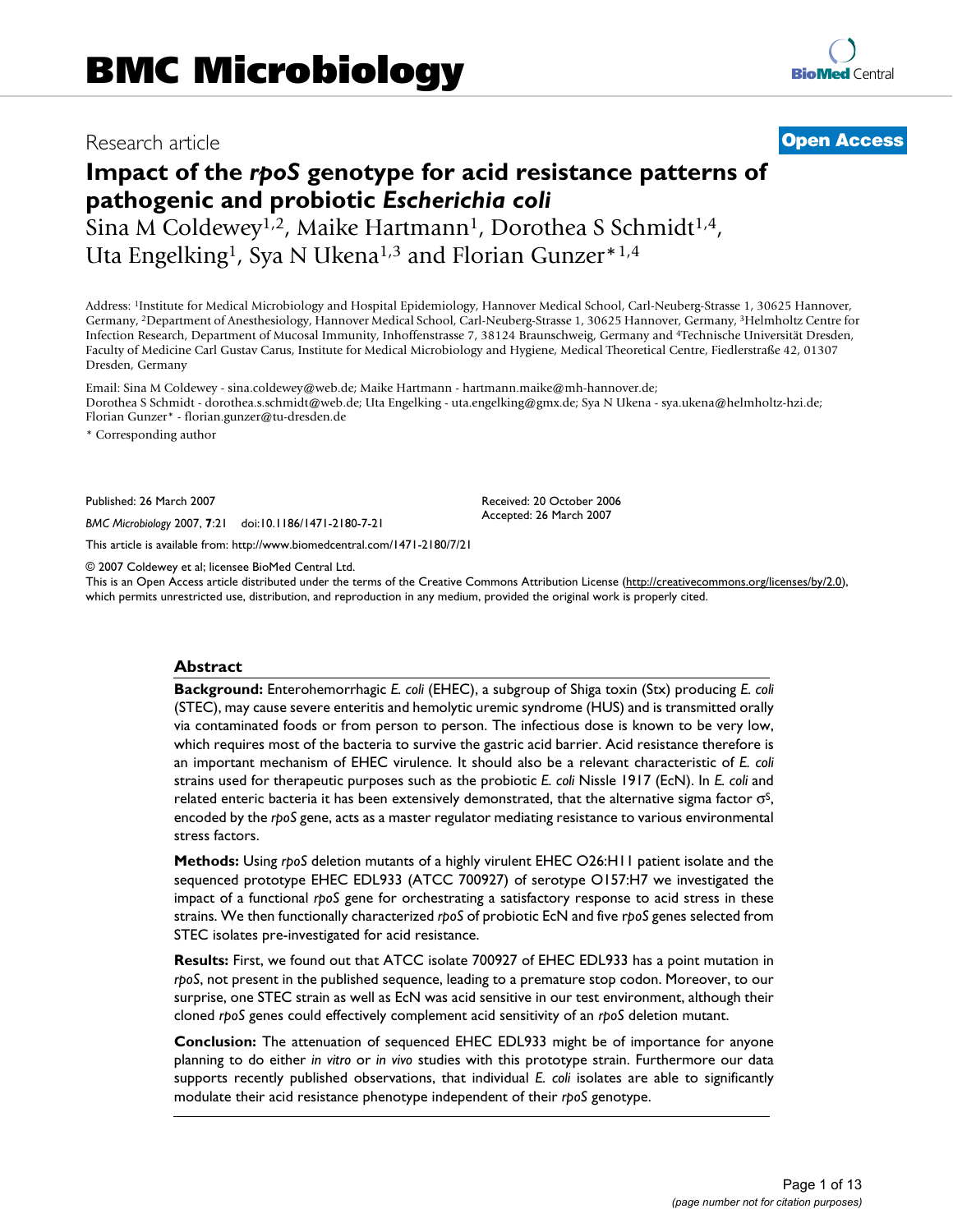### **Background**

Enterohemorrhagic *Escherichia coli* (EHEC), a subgroup of Shiga toxin (Stx) producing *E. coli* (STEC), are enteric pathogens frequently causing severe illness in humans. EHEC infection may lead to non-bloody and bloody diarrhea and most dangerously, the extraintestinal complication hemolytic uremic syndrome (HUS) [1,2]. In order to cause gastrointestinal disease, bacteria must pass through the acidic gastric barrier. When taking into account the apparent low infectious dose of enterohemorrhagic *E. coli*, which may be as little as 100 viable organisms [3], it becomes obvious that acid resistance is an important virulence trait of EHEC. Investigation of the complex mechanisms conferring acid tolerance onto *E. coli* has revealed many new insights in the last years. Currently, four different acid stress protection systems are being discussed. At least three of these are controlled by  $\sigma$ <sup>S</sup>, an alternative sigma subunit of RNA polymerase encoded by the *rpoS* gene [4].  $\sigma$ <sup>S</sup>, which is seen as a master regulator of general stress response, confers promoter specificity to the core RNA polymerase and is activated under a variety of stress conditions, as well as during stationary phase [5-7]. The glutamate-dependent acid resistance (GDAR) system is believed to provide best protection for bacterial cells below pH 3 [8]. Bhagwat et al. have recently reported, that in natural populations of pathogenic *E. coli* mutations in *gadE* exist which, in addition to mutant alleles of *rpoS*, may contribute to varying acid resistance phenotypes of EHEC [9]. *gadE* encodes the GadE protein, a regulatory molecule of the GDAR system [10].

In 1994 Small et al. already reported that the growth pH is important for expression of acid resistance in *E. coli* [11]. Waterman et al. who have investigated a large set of STEC for acid resistance [12], identified defective *rpoS* genes as cause for loss of acid resistance in individual *E. coli* isolates. Recently it was demonstrated by King et al., that modulation of genome usage enables regulatory diversity which contributes to strain variation in *E. coli* [13]. A similar observation was reported by Bhagwat et al., who investigated stress tolerance of EHEC and could observe a functional heterogeneity of RpoS [14].

Our study was initially focused on analyzing the role of  $\sigma$ <sup>S</sup> in acid stress behavior of two different EHEC isolates used as model organisms in our laboratory: the sequenced prototype O157:H7 EHEC EDL933 (ATCC 700927) [15] and a very well characterized EHEC O26:H11 isolate from a HUS patient [16,17]. We expected these results to improve the interpretation of data obtained from *in vitro* and *in vivo* virulence experiments investigating pathogen-host interactions. Using homologous recombination and suicide vector technique we constructed unmarked isogenic *rpoS* deletion mutants of both strains. Resistance of wild type organisms and their mutants towards acidic conditions at

pH 2.5 and 1.5 were tested as described by Lange et al. [18] with slight modifications. While the EHEC O26:H11 patient isolate was highly dependent on a functional *rpoS* gene for an adequate response to acid stress, surprisingly, deletion of *rpoS* in EHEC EDL933 had no measurable effect when compared to its wild type strain. Further investigation revealed a point mutation in the EHEC EDL933 *rpoS* gene which leads to a TAA stop codon being responsible for this phenotype.

We then evaluated another 39 isolates of human and porcine origin and functionally characterized a subgroup of five selected *rpoS* genes. Surprisingly, σ<sup>s</sup> activity of STEC ED-68 [19[,20](#page-11-0)] appeared to be dependent on a yet unknown regulatory mechanism that modulated its activity. In the following, we could also observe a similar phenomenon with the well characterized probiotic *E. coli* Nissle 1917 [21-23].

#### **Results**

#### *Construction and confirmation of unmarked isogenic* **rpoS**  *deletion mutants*

After PCR screening of potential mutants one *rpoS* negative isolate of each EHEC wild type strain, EDL933, and 126814 (Table 1), was subjected to further testing by Southern blotting. They both showed DNA fragments of the expected size, after restriction digest of their genomic DNA with either *Xmn*I or *Stu*I [see Additional file 1] thereby indicating the correct insertion of the *rpoS* deletion mutation into the genome of the two EHEC strains. The mutants were termed *E. coli* MHH933-5 and MHH126-5 respectively. Additionally, the mutation was confirmed by DNA sequencing of a PCR product generated with primers RpoS 3 and RpoS 4. Antibiotic resistance patterns of the mutants did not differ from their parental strains. Biochemical reaction profiles of all strains, as determined with API 20 E strips, were quite similar [see Additional file 2]. EHEC EDL933 $_{a}$  and its mutant, which both could not ferment sorbitol, were identified as 89.6 % *E. coli* according to their API profile index "5144172". Sorbitol positive EHEC 126814 and mutant strain *E. coli* MHH126-5 generated the profile index "5144562" which was 99.8 % specific for *E. coli*. Additionally, all *E. coli* O157:H7 isolates were able to ferment rhamnose, while the O26:H11 strains were not. After 1 h treatment with 30 mM hydrogen peroxide no viable bacteria could be recovered from cultures of *E. coli* MHH933- 5, MHH126-5 and EHEC EDL933<sub>a</sub>, while EHEC 126814 and EDL933<sub>b</sub> (Table 1) still produced more than 60 % colony forming units (CFU) compared to the blank value (data not shown).

#### *Acid resistance assays*

The strains became acid resistant from  $OD_{600}$  0.7 for EHEC 126814 and from OD<sub>600</sub> 1.2 for EHEC EDL933<sub>a</sub>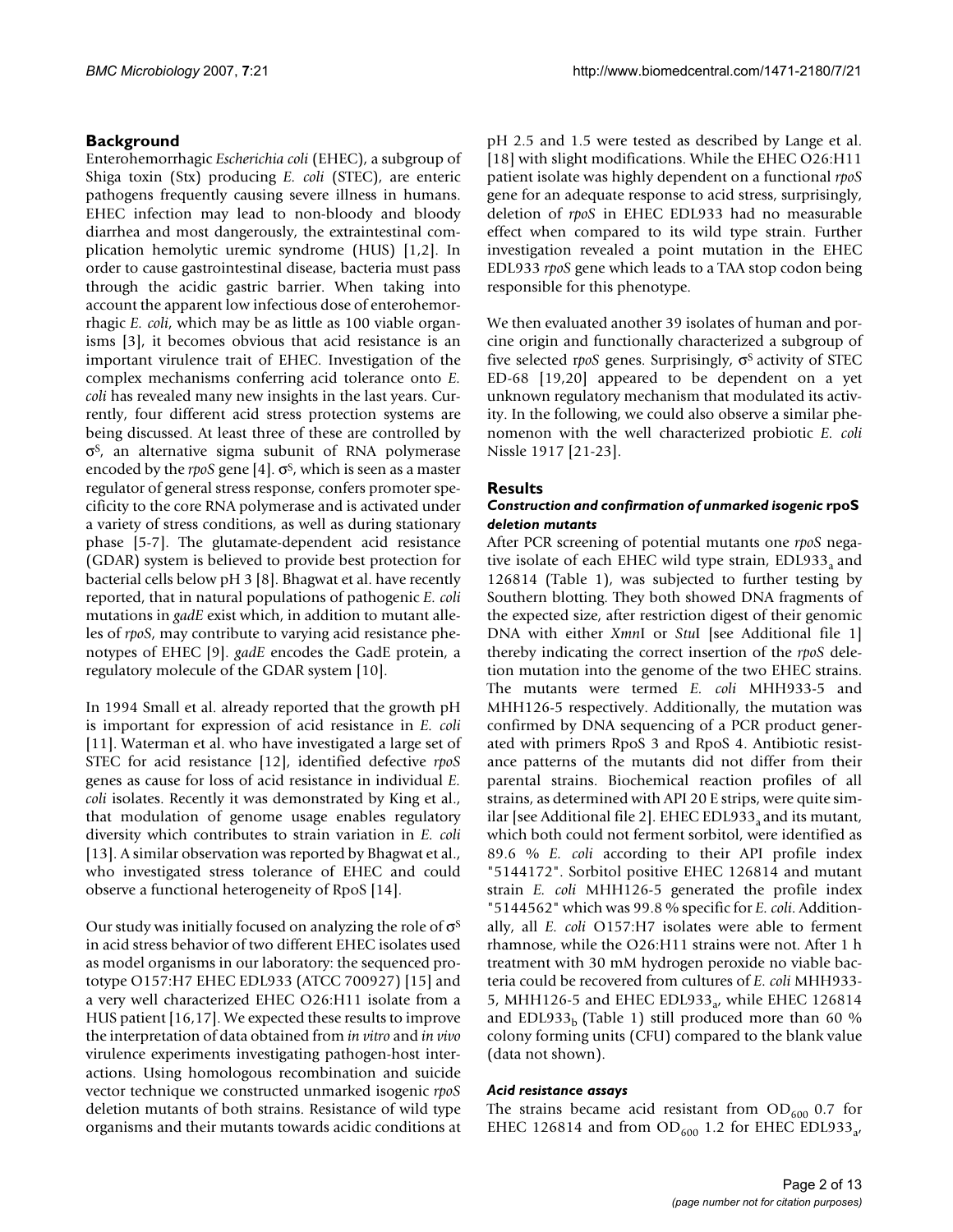| Laboratory code                   | stx genotype        | <b>Serotype</b>      | Reference  |  |
|-----------------------------------|---------------------|----------------------|------------|--|
| EDL933, (ATCC 700927)             | $stx_1, stx_2$      | O157:H7              | [15]       |  |
| EDL933, (ATCC 43895/LMG<br>15068) | $stx_1, stx_2$      | O157:H7              | [32]       |  |
| 126814/97                         | stx <sub>2</sub>    | O26:HII              | [16, 17]   |  |
| 86-24                             | $stx_2$             | O157:H7              | [37]       |  |
| E-D53                             | $stx_{2e}$          | $O[0]: H-$           | [19, 20]   |  |
| E-D68                             | $\mathsf{stx}_{2e}$ | O[0]: H <sub>1</sub> | [19, 20]   |  |
| 288597/03                         | stx <sub>2</sub>    | O157: H <sub>1</sub> | This study |  |
| Nissle 1917                       | Ø                   | O6:HI                | $[21-23]$  |  |

All bacterial strains investigated in detail in this study are listed with their laboratory codes, *stx* genotype, serotype and references, if applicable.

respectively. EHEC 126814 very effectively responded to acid stress (Fig. 1A) and showed resistance rates up to 115 % at pH 2.5, indicating bacterial growth at this low pH, and 75 % at pH 1.5. In contrast, EHEC EDL933<sub>a</sub> was only moderately acid resistant at pH 2.5 as was its isogenic Δ*rpoS* mutant (Fig. 1B). The survival of these strains was about 17 % at most, which appeared to be independent of the *rpoS* genotype. The behavior of a second clone of EHEC EDL933 $_{24}$  obtained from ATCC, was identical (data not shown). EHEC EDL933 $_b$  however, was nearly as acid resistant as EHEC 126814 (Fig. 1A and 1B). Furthermore, *E. coli* MHH126-5 was completely unable to survive acidic growth conditions at pH 2.5 and pH 1.5 (Fig. 1A). By complementation of *E. coli* MHH126-5 with pSC1 bearing its own *rpoS* gene, a wild type like phenotype could be restored. At pH 2.5 it was even more resistant than the parental organism. At pH 1.5 its survival was still about 60 % (Fig. 1C). When complemented with pSC2, harboring *rpoS*<sup>\*</sup>, the *rpoS* gene from EHEC EDL933<sub>a</sub>, *E. coli* MHH126-5 was completely sensitive to acidic growth conditions further on (data not shown). However, when *E. coli* MHH126-5 was transformed with plasmid pMH33, containing an *rpoS\** allele cured by site directed mutagenesis from the TAA stop codon at position 723, its acid resistance increased to more than 100 % (data not shown). Thus, we could unequivocally prove that the point mutation G721T in *rpoS\** was solely responsible for the acid sensitive phenotype of EHEC EDL933 $_{3}$ .

#### *Homology comparison of* **rpoS** *genes*

Homology of all sequenced *rpoS* genes was compared with the software package BioEdit [see Additional file 3]. In the following all nucleotide positions are enumerated as described in materials and methods. We again sequenced the  $rpoS$  gene of EHEC EDL933<sub>b</sub> and used it as reference for all comparisons since the respective nucleotide data from the genome sequence NC\_002655 had two sequencing errors, G57C and G61C. The main *rpoS* promoter *rpoS*p is located within the *nlpD* gene at position -568 to -566. The 35 and the -10 region are positioned at -601 to -596 and -578 to -573 respectively. Both, the

highly acid resistant EHEC strain 126814 as well as the STEC isolate E-D53 had the point mutation G-570A, located in between the 10 region and *rpoS*p. Furthermore, these strains had point mutation A-521G leading to an amino acid exchange from threonine to alanine in NlpD. EHEC 126814 and 288597, STEC E-D53 and E-D68 and EcN also showed mutations T-306C in the *nlpD* gene, as well as A543C in *rpoS*. With the exception of EHEC 288597, these strains were mutated at position T387C as well. EHEC 126814 and the two STEC strains E-D53 and E-D68 also carried mutation A819G. Furthermore, EHEC 126814 and STEC E-D53 had the additional mutation G-465A in *nlpD*. STEC E-D68 showed four more point mutations: C-472T, which leads to an amino acid exchange from threonine to isoleucine in NlpD, C-293T, G-183T and A-162G. EcN carried the nucleotide exchange C-463T resulting in isoleucine instead of threonine in NlpD. Furthermore, the *rpoS* gene of EcN had point mutations T171C, C272T, T365G, T470C, T581C, and C995T. Except for the three amino acid exchanges in NlpD described above, all other point mutations observed in either *rpoS* or *nlpD* of all *E. coli* strains investigated were silent. In contrast, EHEC 86-24 had an 8 bp duplicate sequence (GAAGAGGA) in *rpoS* beginning at position 131 which caused a shift in the open reading frame and a stop codon 219 bp later.

#### *Functional analysis of further* **rpoS** *genes*

All experiments are illustrated in figure 2. Plasmids pUD2, pUD8 and pUD10 conferred a highly acid resistant phenotype on to *E. coli* MHH126-5, comparable to the respective wild type organisms EHEC EDL933 $_{\rm b}$ , EHEC 288597 and STEC E-D53. As expected, complementation with pUD4 did not mediate acid resistance to *E. coli* MHH126- 5. This behavior was comparable to the parental strain EHEC 86-24. However, when the test strain *E. coli* MHH126-5 was transformed with pUD6, surprisingly it became strongly acid resistant. This was in sharp contrast to the manner of the corresponding wild type strain STEC E-D68, which only showed an acid resistance  $\leq 0.1$  %. This response becomes comprehensible considering the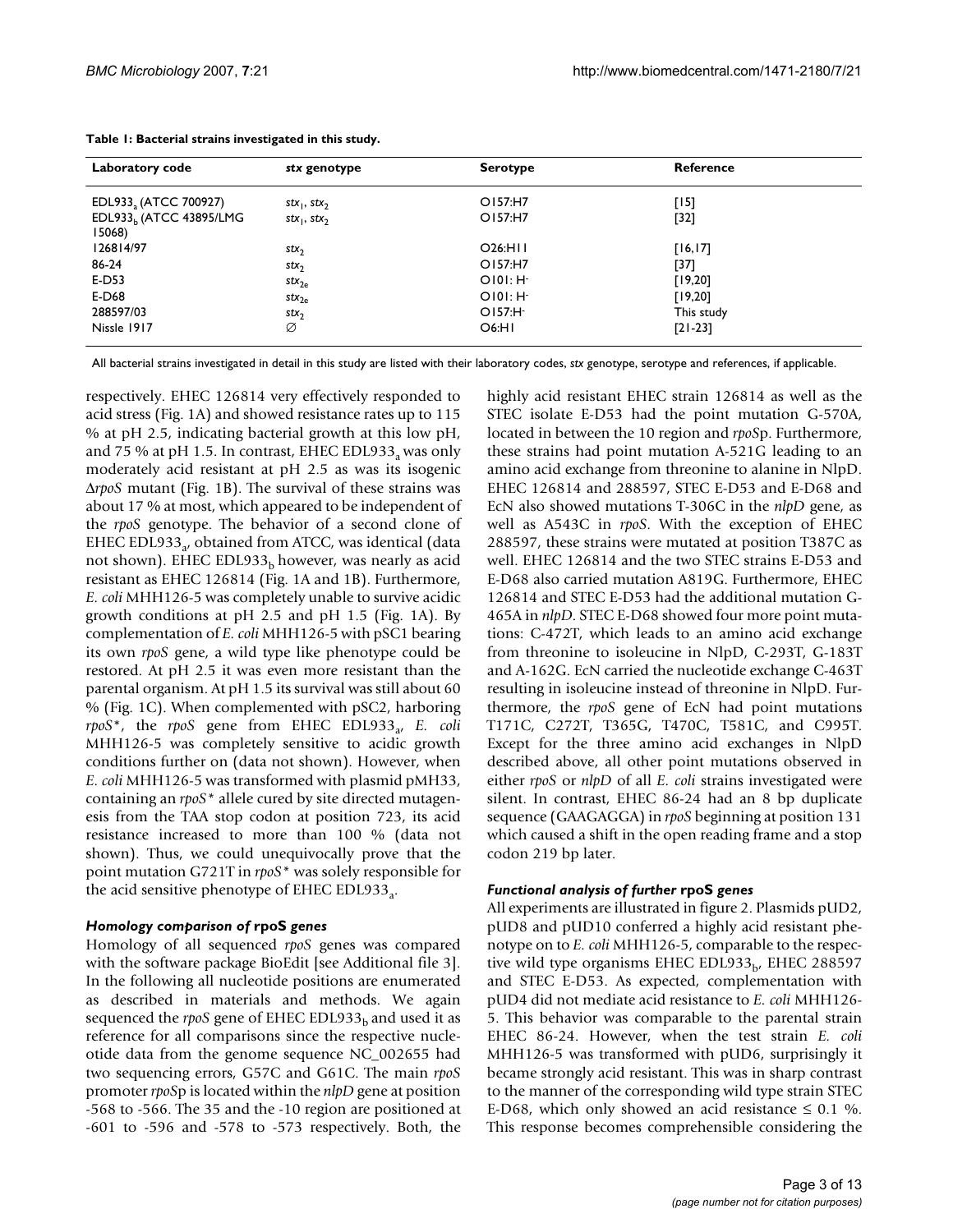

#### Figure 1

**A: Acid resistance of EHEC 126814 and** *E. coli* **MHH126-5**. Inducible acid resistance of EHEC wild type strain 126814 and its isogenic *rpoS* deletion mutant *E. coli* MHH126-5 was investigated after 2 h incubation in LB media at pH 2.5 or 1.5. The wild type strain showed a high level of acid resistance, which was induced from  $OD_{600}$  0.7 of the preparatory culture. It reached up to 115 % survival at  $OD_{600}$  2.5 of the starter culture, indicating that EHEC 126814 was able to grow under these conditions. In LB media with pH 1.5 up to 75 % of the inoculum survived. *E. coli* MHH126-5 was completely sensitive to acid treatment regardless of pH and  $OD_{600}$  of the preparatory culture. Percentage survival figures in relation to  $OD_{600}$  of one typical experiment are depicted. The means and standard deviations were calculated from three independent dilution series made at each individual measuring point. **B: Acid resistance of EHEC EDL933<sub>a</sub>, EDL933<sub>b</sub> and** *E***. coli MHH933-5**. EHEC EDL933<sub>b</sub> was very acid resistant in all experiments. However, between EHEC wild type strain EDL933<sub>a</sub> and its mutant *E. coli* MHH933-5 no differences could be observed. Both isolates showed weak resistance under acidic growth conditions and showed a similar behavior in all other experiments. In contrast to EHEC 126814, acid resistance of the O157 isolates was induced at  $OD_{600}$  1.2 of the starter culture. One typical experiment has been shown as a representation of all independent tests carried out. The means and standard deviations were calculated from three independent dilution series prepared at each individual measuring point. **C: Acid resistance of** *E. coli* **MHH126-5 complemented with pSC1**. This figure depicts the inducible acid resistance in relation to OD<sub>600</sub> of one typical experiment. Acid resistance was assayed at pH 2.5 and 1.5. By complementation of *rpoS* deletion mutant *E. coli* MHH126-5 with pSC1, containing its own *rpoS* gene cloned into plasmid pBR322, a phenotype could be restored that was even more resistant to acid stress than wild type strain EHEC 126814. OD<sub>600</sub> of acid resistance induction was identical to values obtained with the wild type strain, shown in figure 1A. In order to compare growth conditions in LB media containing ampicillin, positive control EHEC 126814 had been transformed with plasmid pBR322. Compared to figure 1A, the antibiotic and/or pBR322 negatively influenced acid resistance of this strain. The percentage survival at pH 2.5 was below 90 %. One typical experiment is shown representative of independent tests. The means and standard deviations were calculated from three independent dilution series made at each individual measuring point.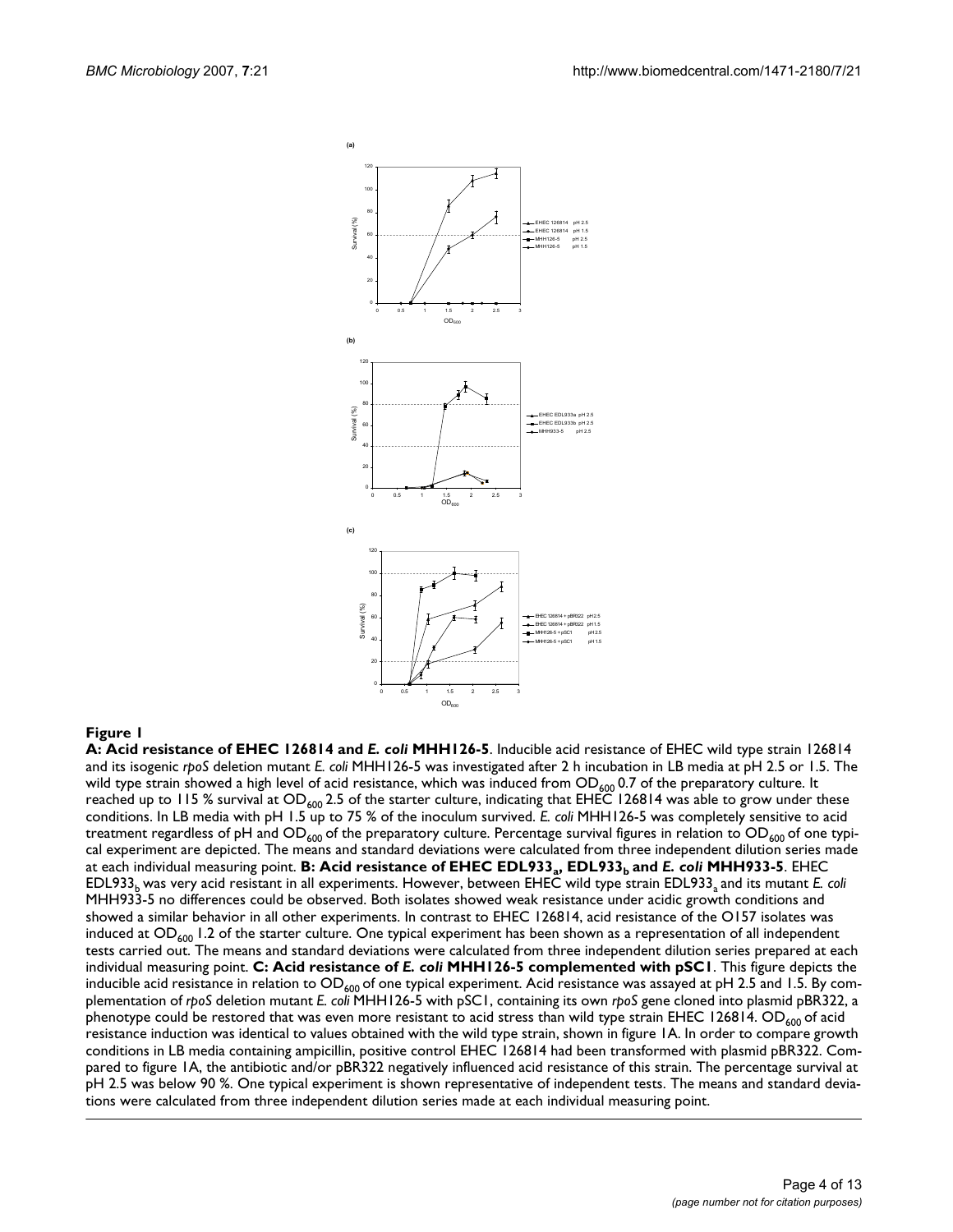unaffected open reading frame in the *rpoS* sequence of pUD6. To confirm this effect we constructed pUD9, a second independent plasmid containing *rpoS* from STEC E-D68. With this plasmid the acid resistance of complemented *E. coli* MHH126-5 was identical to pUD6. Interestingly, we observed a similar phenomenon when we investigated acid tolerance of probiotic EcN. While survival of the wild type organism after pH 2.5 treatment was only around 5 %, test strain *E. coli* MHH126-5 became fully acid resistant, when complemented with plasmid pDS4 containing *rpoS* of EcN (Fig. 2).

#### **Discussion**

Gastric acid is a natural barrier that all bacteria entering the lower intestine have to pass. With pH values ranging between 1.5 and 2.5, the stomach is one of the most inhospitable areas in the human body. A correlation between an infectious dose of enterobacteriaceae and their capacity to withstand acidic conditions is well known. With respect to the very low infectious dose of EHEC, of about 100 to 1000 organisms [3], it becomes obvious, that acid resistance is a key factor for virulence of these bacteria. *E. coli* have developed elegant regulatory systems, that enable their survival under such conditions [4,24]. The alternative sigma factor  $\sigma$ <sup>s</sup> is instrumental in the regulation of acid protection mechanisms in this species of enterobacteriacae [4].

In this study we have investigated the role of the *rpoS* genotype on the acid stress response of a set of Shiga toxin producing *E. coli* as well as the widely used probiotic *E. coli* strain Nissle 1917 [21-23]. We first constructed unmarked isogenic *rpoS* deletion mutants of the highly virulent EHEC patient isolate 126814 [16,17] and of the completely sequenced prototype EHEC EDL933 [15], labeled EHEC EDL933 $_{a}$  in this study. The patient isolate was highly dependent on a functional *rpoS* gene for an adequate response to acid stress. By complementation of its *rpoS* deletion mutant *E. coli* MHH126-5 with the *rpoS* gene from EHEC 126814 a wild type like phenotype could be restored. Surprisingly, EHEC EDL933 $_3$  and its mutant did not exhibit major differences regarding their acid tolerance, but both appeared to be  $\sigma$ <sup>s</sup> defective. Indeed, when we sequenced  $rpoS^*$  from EHEC EDL933<sub>a</sub> we could identify a point mutation that caused a premature stop codon which was in conflict with the published database sequence [15]. In order to rule out that this mutation was an artifact generated in our laboratory, we purchased a second isolate of sequenced EHEC EDL933. It carried the identical point mutation, which may have occurred during passage prior to storage of the isolate at the strain collection. Allelic variations in the *rpoS* gene are not uncommon since it is localized in a highly mutable region of the *E. coli* genome [25,26]. In a large study Waterman et al. identified EHEC strains that were defective in their

response to low pH [12]. They attributed this phenotype to a non functional σS as a consequence of *rpoS* mutations. Phenotypical characterization of EHEC EDL933 $_{\rm b}$ , a further clone of EDL933, and complementation experiments clearly showed that the stop codon in *rpoS\** causally determined the stress phenotype of ATCC strain 700927. When considering the significant impact of  $\sigma$ <sup>s</sup> in the regulatory network of *E. coli*, which controls up to 10 % of the *E. coli* genes directly or indirectly [27], this observation is of importance for those working in the field of EHEC and planning to do both, *in vitro* or *in vivo* studies with this particular sequenced isolate.

Further investigation of six *rpoS* genes from Shiga toxin producing *E. coli* and a probiotic *E. coli* strain revealed that σS activity is not always dependent on the *rpoS* genotype. Despite having a functional *rpoS* gene, as shown by complementation experiments in a Δ*rpoS* background, STEC E-D68 as well as EcN behaved  $\sigma$ <sup>S</sup> defective regarding their acid resistance. While STEC E-D68 was completely sensitive to acid stress, probiotic EcN exhibited about 5 % survival in the same test environment. With respect to EcN, this observation adds to an actual study of Bhagwat et al. where the authors observed functional heterogeneity of  $\sigma$ <sup>S</sup> in food-borne and clinical EHEC isolates [14]. However, in STEC E-D68 as well as in EcN, mutations in the gene encoding the GDAR system regulator GadE [10] have to be ruled out. Such mutations have been reported by Bhagwat et al. as another reason for attenuated acid resistance in *E. coli* wild type isolates [9]. With regard to the varying σS activities in individual *E. coli* strains observed in our study, it should be mentioned that all isolates analyzed here carried glutamate at codon 33 (GAG) resulting in  $\sigma$ <sup>S</sup> (33E). This seems to account for a higher variability in *rpoS* related phenotypes as recently described by Atlung et al. [25].

Price et al. have shown recently, that EHEC make use of their different acid resistance systems depending on the type of acid stress they are exposed to [28,29]. In either case  $\sigma$ <sup>S</sup> was important for a sufficient acid stress response of EHEC EDL933 (ATCC 43895) *in vitro* as well as *in vivo* [29]. It should be investigated though, whether this impact of  $\sigma$ <sup>S</sup> on the *in vivo* acid resistance of EHEC also allows assumptions about the virulence of a particular strain. In our laboratory environment for instance wild type EHEC 86-24 was highly virulent in an oral infection model with gnotobiotic piglets [16], although it has a non functional *rpoS* gene and is only weakly acid resistant as shown above. Krogfelt et al. have published an accomplished experiment which clearly demonstrates that *rpoS* gene function may be a disadvantage for *E. coli* colonizing the intestine [30]. The authors therefore conclude that the benefit of a functional *rpoS* regulon for *E. coli* depends on the actual growth phase of a particular strain. The appar-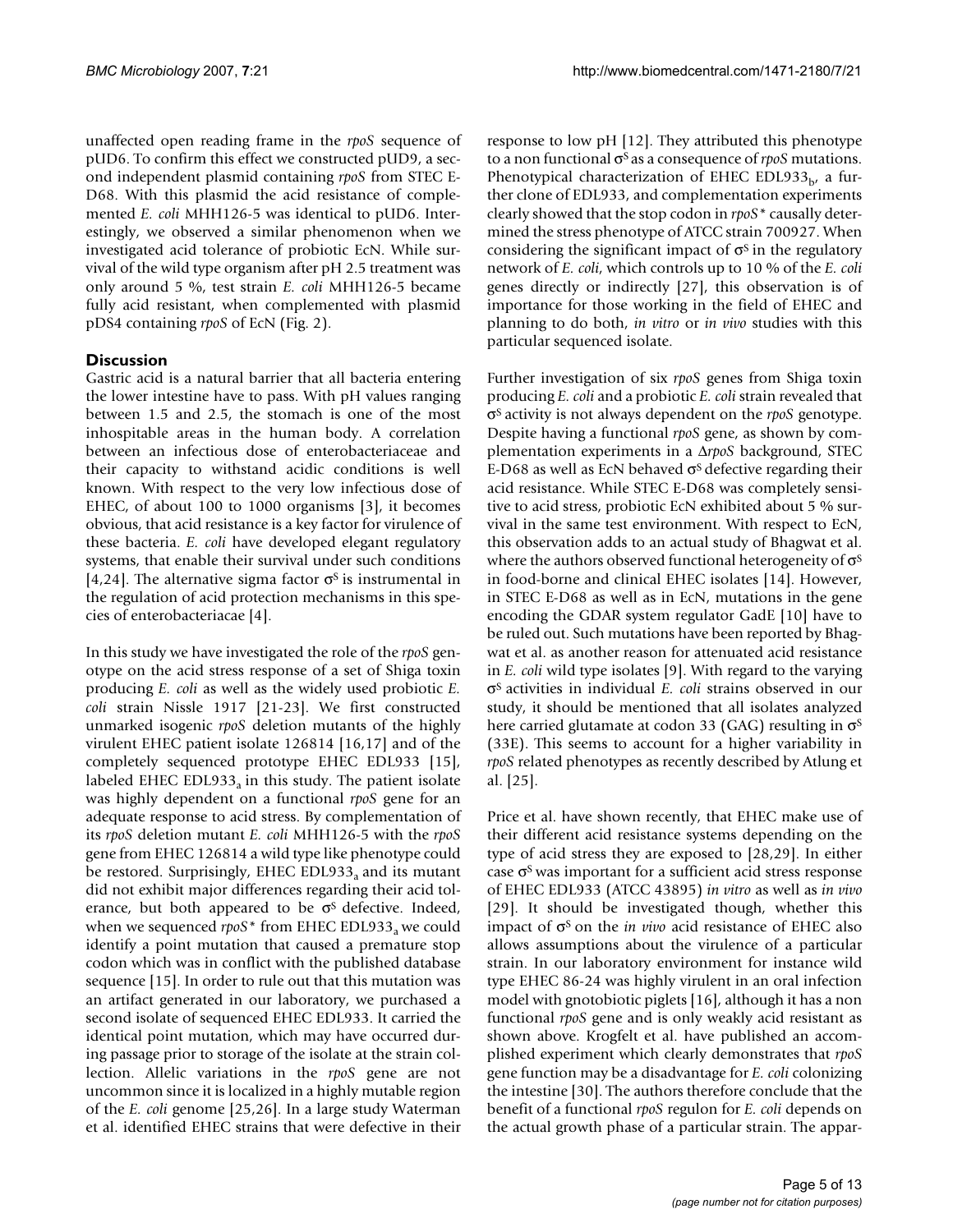

*E. coli* strains and complementation plasmids

**Figure 2** Functional analysis of further *rpoS* genes by complementation of *E. coli* MHH126-5 **Functional analysis of further** *rpoS* **genes by complementation of** *E. coli* **MHH126-5**. This figure shows resistance data of the *rpoS* deletion mutant *E. coli* MHH126-5 complemented with each of the plasmids pUD2 (pBR322 + *rpoS*<sub>EDL933b</sub>), pUD4 (pBR322 + *rpoS*86-24), pUD10 (pBR322 + *rpoS*288597), pUD8 (pBR322 + *rpoS*E-D53), pUD6 (pBR322 + *rpoS*E-D68), pUD9 (pBR322 + *rpoS*<sub>E-D68</sub>) or pDS4 (pBR322 + *rpoS*<sub>EcN</sub>) in comparison to the corresponding wild type EHEC strains EDL933<sub>b</sub>, 86-24 and 288597, STEC isolates E-D53 and E-D68 as well as EcN. All wild type strains are indicated by black bars, the complemented mutants by grey ones. Plasmids pUD2 and pUD4, pUD10 and pUD8 conferred an acid resistance phenotype to the mutant, which was comparable to the corresponding parental strain. Interestingly, upon complementation with pUD6 and pUD9, bearing the *rpoS* gene of STEC E-D68, *E. coli* MHH126-5 became strongly pH resistant. This was in sharp contrast to the behavior of the STEC E-D68 wild type strain. A similar phenomenon was observed when the acid resistance test strain *E. coli*  MHH126-5 was complemented with pDS4 containing *rpoS* of EcN. The means and standard deviations were calculated from three independent dilution series in this exemplary experiment.

ent down regulation of  $\sigma$ <sup>S</sup> activity in STEC E-D68 and EcN in our study seems to be another way of adapting the *rpoS* regulon to specific growth conditions. We have performed further experiments to investigate the impact of *rpoS* in EcN on regulation of potential host probiotic marker genes which we have recently identified [31]. Our longterm objective is to establish to what extent *E. coli* is able to modulate pathogenic but also beneficial properties using its *rpoS* regulatory network.

#### **Conclusion**

The results of our study clearly confirm the central role of σS as a key regulator for acid resistance in STEC and EcN. When interpreting *in vitro* or *in vivo* data generated with EHEC EDL933<sub>a</sub> it is important to realize, that this prototype EHEC has an attenuated  $\sigma$ <sup>s</sup> phenotype. We could also show that *rpoS* gene function is modified in singular *E. coli* isolates by regulatory mechanisms that lead to an altered σS activity, as exemplified by STEC strain E-D68 and pro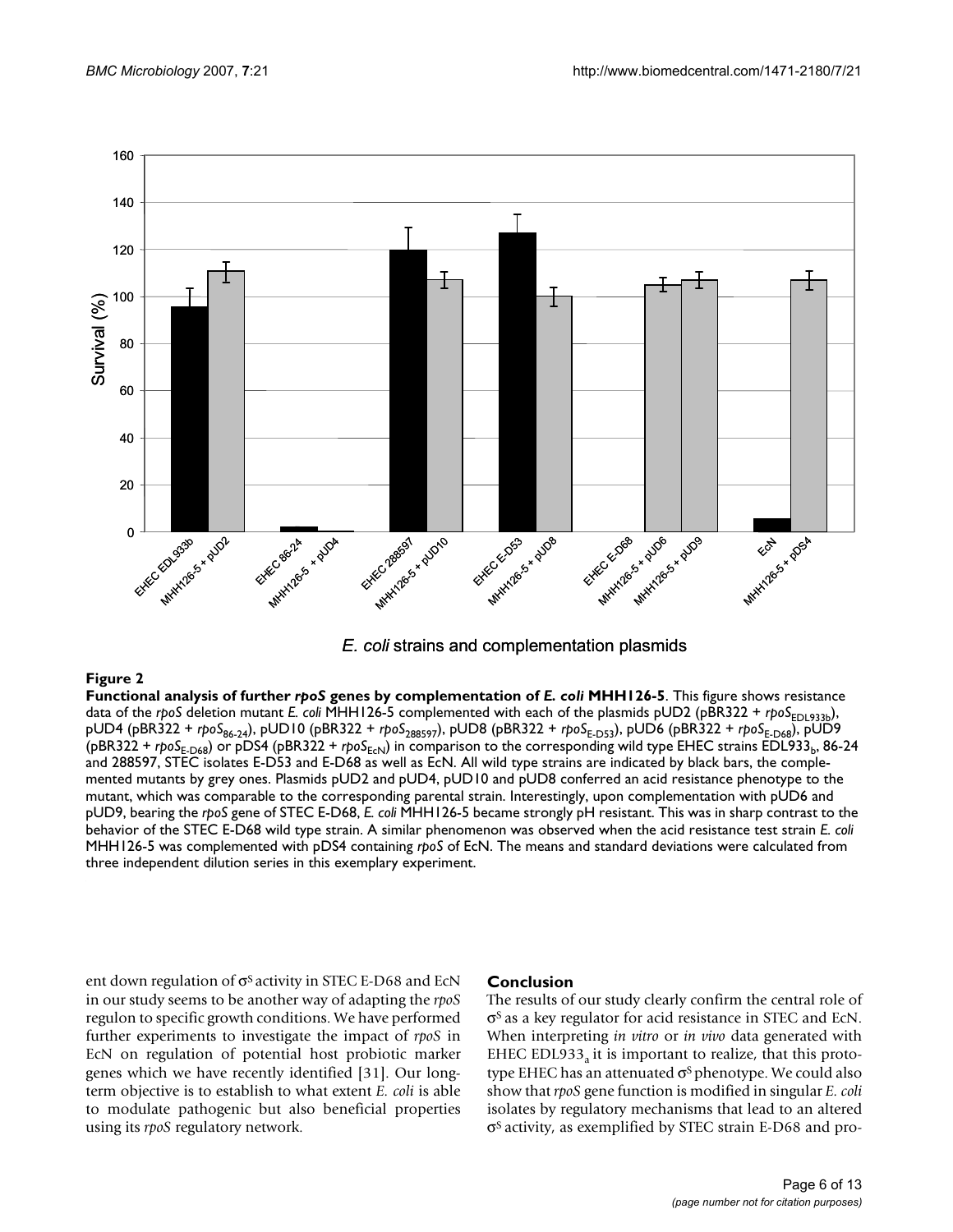biotic EcN. This is in line with the observations regarding functional heterogeneity of RpoS in stress tolerance of K-12 *E. coli* strains and EHEC isolates, King et al. and Bhagwat et al. have reported [13,14], and expands them to a commensal *E. coli* with beneficial traits.

#### **Methods**

#### *Bacterial strains and media*

All bacterial strains investigated in detail in this study are listed in table 1. Acid stress response assays were performed with EHEC 126814, a highly virulent patient isolate [16,17] and the prototype O157:H7 EHEC EDL933. Two independent clones of EHEC EDL933 were used, the sequenced strain ATCC 700927 [15], referred to as EHEC  $EDL933<sub>a</sub>$  and the original isolate ATCC 43895/BCCM LMG 15068 [32], termed EHEC EDL933 $_b$ . Acid resistance was also evaluated using 39 human and porcine EHEC and STEC strains (data not shown) as well as the probiotic *E. coli* Nissle 1917 [21-23]. Unmarked isogenic *rpo*S negative mutants were produced from EHEC EDL933 $_{a}$  and from EHEC 126814. *E. coli* SM 10 λ*pir* is a λ lysogen of *E. coli* SM10 and contains the trans acting factors needed to replicate and mobilize all suicide plasmids [33] used in this study. *E. coli* DH5α (Invitrogen, Karlsruhe, Germany) was used as host strain for all other plasmids. Bacteria were grown in LB broth (Invitrogen) and on MacConkey agar (Oxoid, Wesel, Germany), MH agar (Becton Dickinson, Heidelberg, Germany) or LB agar plates (Invitrogen) at 37°C or on LB sucrose plates (10 % sucrose w/v, no NaCl) at room temperature. Ampicillin (Ratiopharm, Ulm, Germany) was added at a concentration of 200 μg/ ml, where necessary. Concentrated HCl was used to adjust LB broth for acid resistance testing at pH 2.5 or 1.5. Chemicals were obtained from Sigma, Deisenhofen or Merck, Darmstadt, Germany.

#### *Primers and sequencing*

Table 2 lists all oligonucleotide primers used in this study. These were synthesized by MWG-Biotech (Ebersberg, Germany), who also completed the custom sequencing of PCR products and plasmids. Sequences of all *nlpD-rpoS* genes investigated in this study were generated by primer walking with two independent PCR products for which corresponding accession numbers are given in table 3. Nucleotide data was analyzed with the DNASTAR software package (Lasergene, DNASTAR, Madison, WI, USA), the BioEdit Sequence Alignment Editor 7.0.5.3. [34] and Clone Manager 6 (Scientific & Educational Software, Cary, NC, USA) and then submitted to GenBank. Nucleotide positions within *rpoS*, *nlpD* or the flanking regions are referenced to the open reading frame of *rpoS*. Positions 5' upstream of the *rpoS* start codon are indicated with a negative sign, positions 3' downstream of the stop codon with a positive one.

#### *Plasmids and DNA preparation*

All plasmids used in this study are listed in table 3. Allelic exchange experiments were conducted with the suicide vector pMHH8 derived from plasmid pGP704 [33]. A map of suicide vectors pMHH1, pMHH7 and pMHH8 is shown in figure 3. All other cloning was performed in pUC19 [35] or pBR322 [36]. Construction of all complementation plasmids is depicted in figure 4. Plasmid DNA was isolated using the Qiagen Plasmid Midi Kit (Qiagen, Hilden, Germany). Chromosomal DNA was purified with Qiagen-tip 100 columns and the Genomic DNA Buffer Set from Qiagen.

#### *Suicide vector pMHH8*

For construction of suicide vector pMHH8 the *rpoS* gene from EHEC 86-24 [\[37](#page-12-0)] was amplified by PCR using primers RpoS 3/RpoS 4 and cloned into pUC19. Upon restriction digest with enzymes *Dra*III and *Bsa*I (New England Biolabs, Schwalbach, Germany) a 390 bp deletion in *rpoS* was created. The mutated gene was then subcloned into pMHH1, a derivative of suicide vector pGP704. The resulting plasmid was called pMHH8 (Fig. 3). It contained a positive selection system based on the *sacB* gene from *Bacillus subtilis* [38] to facilitate screening for potential mutants. Electroporation was used to transform *E. coli* SM 10 λ*pir* with pMHH8.

#### *Construction of complementation plasmids*

For complementation experiments, an *nlpD-rpoS* DNA amplicon, containing the *rpoS* main promoter *rpoS*p [39] was generated by PCR using primers with 5' *Hind*III restriction sites (Table 2). RpoS 8 and RpoS 9 were taken to amplify *nlpD*-*rpoS* from EHEC strains 126814 (pSC1), EDL933<sub>a</sub> (pSC2), EDL933<sub>b</sub> (pUD2), 86-24 (pUD4), 288597 (pUD10) and from porcine STEC strain E-D53 (pUD8). RpoS 8 and RpoS 4c were needed to synthesize the respective DNA fragment from porcine STEC E-D68 (pUD6 and pUD9). Amplification of *nlpD*-*rpoS* from EcN (pDS4) was performed with primers RpoS 8 and RpoS 22. Following endonuclease digest, the amplicon was cloned into the low copy plasmid pBR322 linearized with *Hind*III (New England Biolabs). Plasmid pMH33 was produced from pSC2 by the PCR mediated nucleotide exchange T721G with primers RpoS 17a/RpoS 17b using the Quik-Change Site Directed Mutagenesis Kit from Stratagene (Amsterdam, The Netherlands) according to manufacturer's instructions. *rpoS* deletion mutant *E. coli* MHH126- 5 was then transformed with each of the complementation vectors by electroporation.

#### *Construction of* **rpoS** *deletion mutants from EHEC EDL933a and EHEC 126814*

Allelic exchange using suicide vector pMHH8 was performed in a two-step procedure as previously described [40]. A positive selection system based on the *sacB* gene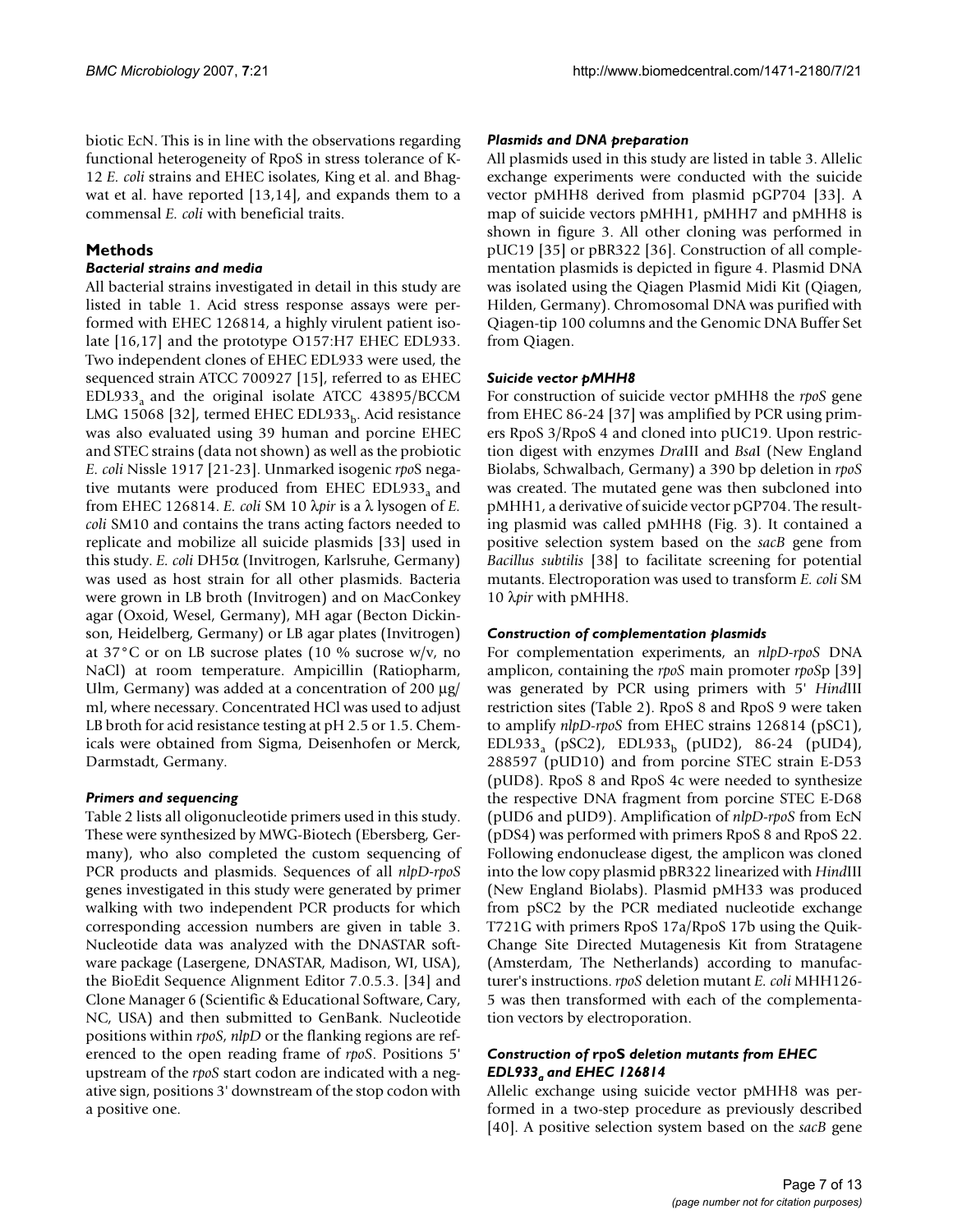| <b>Target gene</b> | <b>Name</b>        | <b>Position</b>     | 5' Sequence 3'                                        | $\Leftrightarrow$ |
|--------------------|--------------------|---------------------|-------------------------------------------------------|-------------------|
| rpoS               | RpoS 3             | $4 - 24$            | GCT CTA GAA GTC AGA ATA CGC TGA AAG TT<br>Xbal        | s                 |
| rpoS               | RpoS <sub>4</sub>  | $989 - 969$         | CCG AGC TCC TCG CGG AAC AGC GCT TCG AT<br>Sacl        | as                |
| rpoS               | RpoS <sub>4c</sub> | $1129 - 1109$       | CCC AAG CTT TTA CTC GCG GAA CAG CGC TTC<br>Hindlll    | as                |
| rpoS               | RpoS <sub>5</sub>  | $572 - 589$         | ATG AAC CAA GTG GG AAG                                | s                 |
| rpoS               | RpoS <sub>6</sub>  | $871 - 854$         | ACA TCT TCC AGT GTT GCC                               | as                |
| nlpD               | Rpo <sub>S</sub> 8 | $(-657) - (-636)$   | CCC AAG CTT CGA CGC AGC AGA GCA AGG AGT T<br>Hindlll  | s                 |
| rpoS               | RpoS <sub>9</sub>  | $ 114  -  119 $     | CCC AAG CTT CAG CTG GTG CGC AAG ATG ATG AA<br>HindIII | <b>as</b>         |
| rpoS               | RpoS 17a           | $706 - 736$         | GAC ATC CTG GCC GAT GAA AAA GAG AAC GGT C             | s                 |
| rpoS               | RpoS 17b           | $736 - 706$         | GAC CGT TCT CTT TTT CAT CGG CCA GGA TGT C             | <b>as</b>         |
| rpoS               | RpoS 22            | $(+ 171) - (+ 151)$ | CCC AAG CTT GCC AAA TGT GAC GCT GAC GCG<br>Hindlll    |                   |

Primers used in this study are listed with their 5' - 3' sequences. All nucleotide positions refer to the start codon of their target gene. Positions of RpoS primers within *rpoS*, *nlpD* or the flanking regions are referenced to the open reading frame of *rpoS*. Positions 5' upstream of the start codon are indicated with a negative sign, positions 3' downstream of the stop codon with a positive one. s = sense, as = antisense

from *Bacillus subtilis* [38] was used to facilitate screening for potential mutants.

## *Acid resistance assays*

#### *Genotypical and phenotypical confirmation of mutant strains*

The *rpo*S deletion mutation was confirmed by the sequencing of PCR products obtained with primers RpoS 3 and RpoS 4, as well as with Southern hybridizations of chromosomal DNA from EHEC EDL933 $_3$  and EHEC 126814 wild type and mutant strains digested with either *Stu*I or *Xmn*I (New England Biolabs) [see Additional file 1]. Hybridization was performed under high stringency conditions with digoxigenin labelled probes using the Dig Labeling and Detection Kit from Roche Diagnostics (Mannheim, Germany). Specific binding was detected by autoradiography and chemoluminescence with CSPD (Applied Biosystems, Darmstadt, Germany) as substrate. API 20 E strips (bioMérieux Deutschland, Nürtingen, Germany) were used to analyze biochemical profiles of mutants and their parental strains. Antibiotic resistances of all isolates were determined with the MERLIN Microdilution Detection System (MICRONAUT-SB, MERLIN Diagnostika, Bornheim-Hersel, Germany). Resistance of EHEC EDL933<sub>a</sub>, EDL933<sub>b</sub>, 126814 and of the mutants *E*. *coli* MHH933-5 and MHH126-5 to 30 mM hydrogen peroxide was tested as described by Lange et al. [18]. Viability of bacteria was evaluated after 5, 10, 20, 30 and 60 minutes of  $H_2O_2$  treatment.

Inducible acid resistance of EHEC EDL933 $_{24}$  EHEC EDL933b, EHEC 126814, the mutants *E. coli* MHH933-5 and MHH126-5 as well as of *E. coli* MHH126-5 complemented with pSC1, pSC2 or pMH33, was assessed by inoculating 100 ml LB broth pH 7.0 1:1000 with an overnight culture from each bacterial strain. Bacteria were sampled at defined time points, as depicted in figure 1A to 1C, and subjected to incubation at pH 2.5 or 1.5 for two hours. Colony forming units (CFU) of untreated and acid treated cultures were determined. Acid resistance screening of further EHEC and STEC isolates, of EcN and of *E. coli* MHH126-5 complemented with pUD2, pUD4, pUD6, pUD8, pUD9, pUD10 or pDS4 was performed in a similar manner but as a one step test at pH 2.5, with cultures grown to an  $OD_{600}$  of 1.7 (Fig. 2). Acid resistance was calculated as percentage CFU recovered after acid exposure compared to untreated cultures. Resistance data has been based on three independent tests.

#### *Complementation experiments with mutant* **E. coli** *MHH 126-5*

*E. coli* strain MHH126-5 was transformed with each of the complementation plasmids by electroporation. Inducible resistance at pH 2.5 or 1.5 was assayed with *E. coli* MHH126-5 complemented with pSC1 (Fig. 1C), using the same experimental procedure as described above, except for adding 200 μg/ml ampicillin to all media. Functional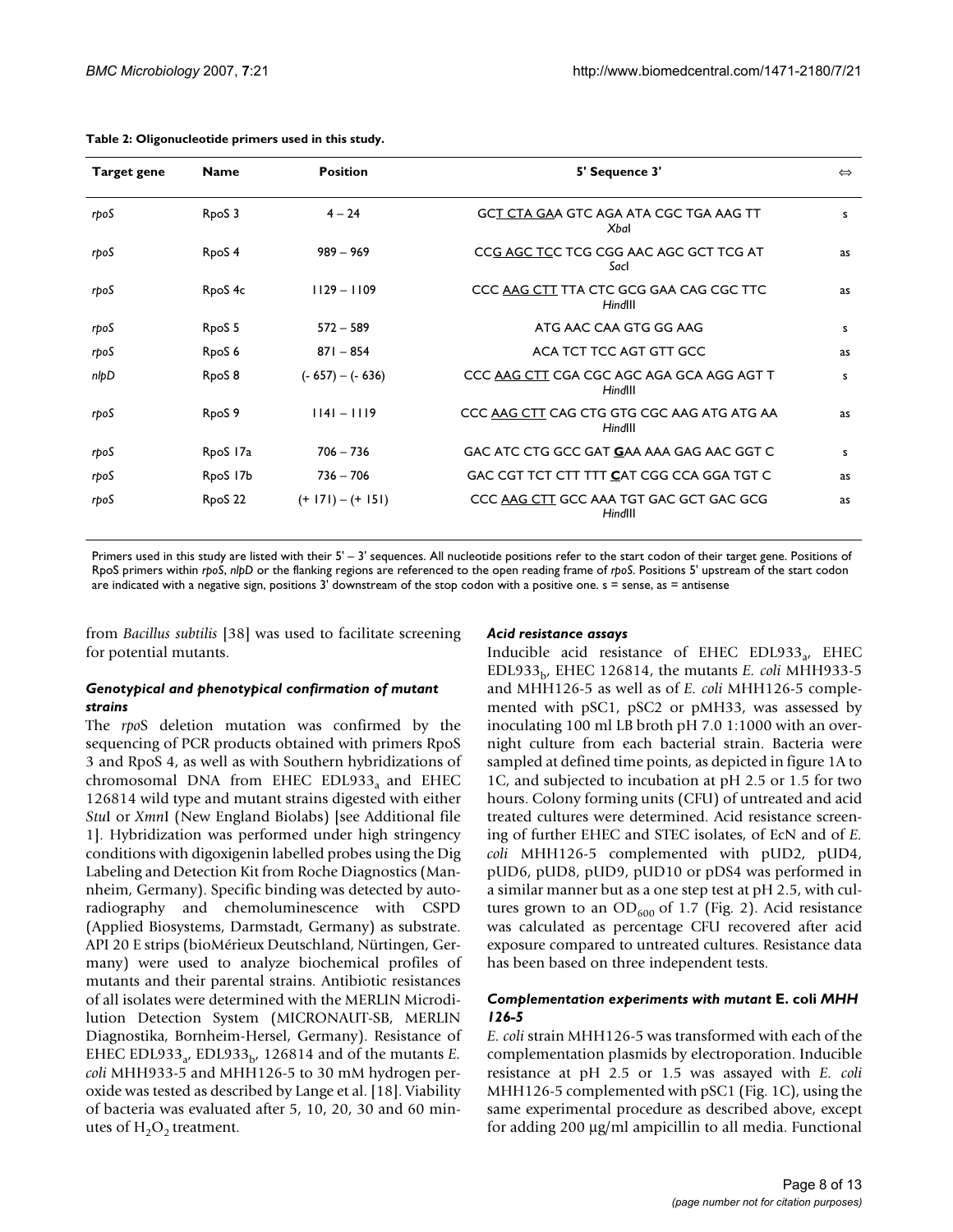#### **Table 3: Plasmids used in this study.**

|        | <b>Plasmid Description</b>                                                                                                                                                                                                                                                                        | Host                                               |
|--------|---------------------------------------------------------------------------------------------------------------------------------------------------------------------------------------------------------------------------------------------------------------------------------------------------|----------------------------------------------------|
| pUC19  | • High copy plasmid [41]; accession # L09137<br>$\cdot$ Amp <sup>R</sup>                                                                                                                                                                                                                          | $\cdot$ E. coli DH5 $\alpha$                       |
| pGP704 | • Suicide vector [33]<br>• Backbone from pBR322, ori R6K instead of ori E1 from pBR322, mob region from pRP4<br>• Replicates in E. coli SM10 $\lambda$ pir but not in EHEC strains used because ori R6K needs $\pi$ -Protein coded by the pir<br>gene for replication<br>$\cdot$ Amp <sup>R</sup> | • E. coli SM 10λpir                                |
| pMHHI  | • Derivative of pGP704<br>• Has a positive selection system based on the sacB gene from Bacillus subtilis [38]                                                                                                                                                                                    | • E. coli SM 10λpir                                |
| pMHH6* | • Derivative of pUC19<br>• Harbors a 990 bp rpoS fragment from EHEC 86-24 amplified with primers RpoS 3/RpoS 4 and cloned via Xbal<br>und Sacl restriction sites                                                                                                                                  | $\cdot$ E. coli DH5 $\alpha$                       |
| pMHH7* | • Derivative of pMHH6<br>. Restriction digest with Dralll und BsaAl leads to a 390 bp deletion in rpoS                                                                                                                                                                                            | $\cdot$ E. coli DH5 $\alpha$                       |
| pMHH8* | • Derivative of pMHHI<br>• Contains the mutagnized 600 bp rpoS fragment from pMHH7 cloned via Xbal and Sacl restriction sites                                                                                                                                                                     | • E. coli SM 10λpir                                |
| pBR322 | • Low copy plasmid [36]; accession # 101749<br>• Amp <sup>R</sup> , Tet <sup>R</sup>                                                                                                                                                                                                              | $\cdot$ E. coli DH5 $\alpha$<br>• EHEC 126814      |
| pSCI*  | • Derivative of pBR322<br>• Harbors nlpD-rpoS from EHEC 126814 accession # DQ272417 amplified by PCR using primers RpoS 8/RpoS 9<br>and cloned via HindIII restriction sites                                                                                                                      | $\cdot$ E. coli DH5 $\alpha$<br>• E. coli MHH126-5 |
| pSC2*  | • Derivative of pBR322<br>• Harbors nlpD-rpoS from EHEC EDL933 <sub>a</sub> (rpoS <sup>*</sup> ) accession # DQ272419 amplified by PCR with primers RpoS 8/<br>RpoS 9 and cloned via HindIII restriction sites                                                                                    | • E. coli DH5 $\alpha$<br>• E. coli MHH126-5       |
| pMH33* | • Made from pSC2 by PCR mutagenesis using Primers RpoS 17a/RpoS 17b                                                                                                                                                                                                                               | • E. coli MHH126-5                                 |
|        | • Has point mutation rpoS <sub>T721G</sub> which resolves the TAA stop codon at position 723 in $\text{tpoS}_{\text{EDL933}_4}$                                                                                                                                                                   |                                                    |
| pUD2*  | • Derivative of pBR322<br>• Harbors nlpD-rpoS from EHEC EDL933 <sub>b</sub> accession # DQ272421 amplified by PCR with primers RpoS 8/RpoS 9<br>and cloned via HindIII restriction sites                                                                                                          | • E. coli MHH126-5                                 |
| pUD4*  | • Derivative of pBR322<br>• Harbors nlpD-rpoS from EHEC 86-24 accession # DQ272418 amplified by PCR with primers RpoS 8/RpoS 9 and<br>cloned via HindIII restriction sites                                                                                                                        | • E. coli MHH126-5                                 |
| pUD8*  | • Derivative of pBR322<br>• Harbors nlpD-rpoS from STEC E-D53 accession # DQ272423 amplified by PCR with primers RpoS 8/RpoS 9 and<br>cloned via HindIII restriction sites                                                                                                                        | • E. coli MHH126-5                                 |
| pUD6*  | • Derivative of pBR322<br>• Harbors nlpD-rpoS from STEC E-D68 accession # DQ272424 amplified by PCR with primers RpoS 8/RpoS 4c<br>and cloned via HindIII restriction sites                                                                                                                       | • E. coli MHH126-5                                 |
| pUD9*  | • Derivative of pBR322<br>• Harbors nlpD-rpoS from STEC E-D68 accession # DQ272424 amplified by PCR with primers RpoS 8/RpoS 4c<br>and cloned via HindIII restriction sites                                                                                                                       | • E. coli MHH126-5                                 |
| pUD10* | • Derivative of pBR322<br>• Harbors nlpD-rpoS from EHEC 288597 accession # DQ272422 amplified by PCR with primers RpoS 8/RpoS 9<br>and cloned via HindIII restriction sites                                                                                                                       | · E. coli MHH126-5                                 |
| pDS4*  | • Derivative of pBR322<br>• Harbors nlpD-rpoS from EcN amplified by PCR with primers RpoS 8/RpoS 22 and cloned via HindIII restriction<br>sites                                                                                                                                                   | • E. coli MHH126-5                                 |

All plasmids used in this study are listed with their names, descriptions and host strains. Sequenced *rpoS* genes were submitted to GenBank. Their accession numbers are given in the table.  $* =$  plasmid designed in this study

activity of pSC2, pMH33 and all other cloned *rpoS* genes (Fig. 2) was evaluated with the one step test described above for acid resistance screening. EHEC 126814 transformed with pBR322 was used as reference strain for these experiments.

#### **Abbreviations**

ATCC, American Type Culture Collection; BCCM, Belgian Co-ordinated Collections of Microorganisms; CFU, colony forming units; EHEC, enterohemorrhagic *E. coli*; HUS, hemolytic uremic syndrome; EcN, *E. coli* Nissle 1917

#### **Competing interests**

The author(s) declare that they have no competing interests.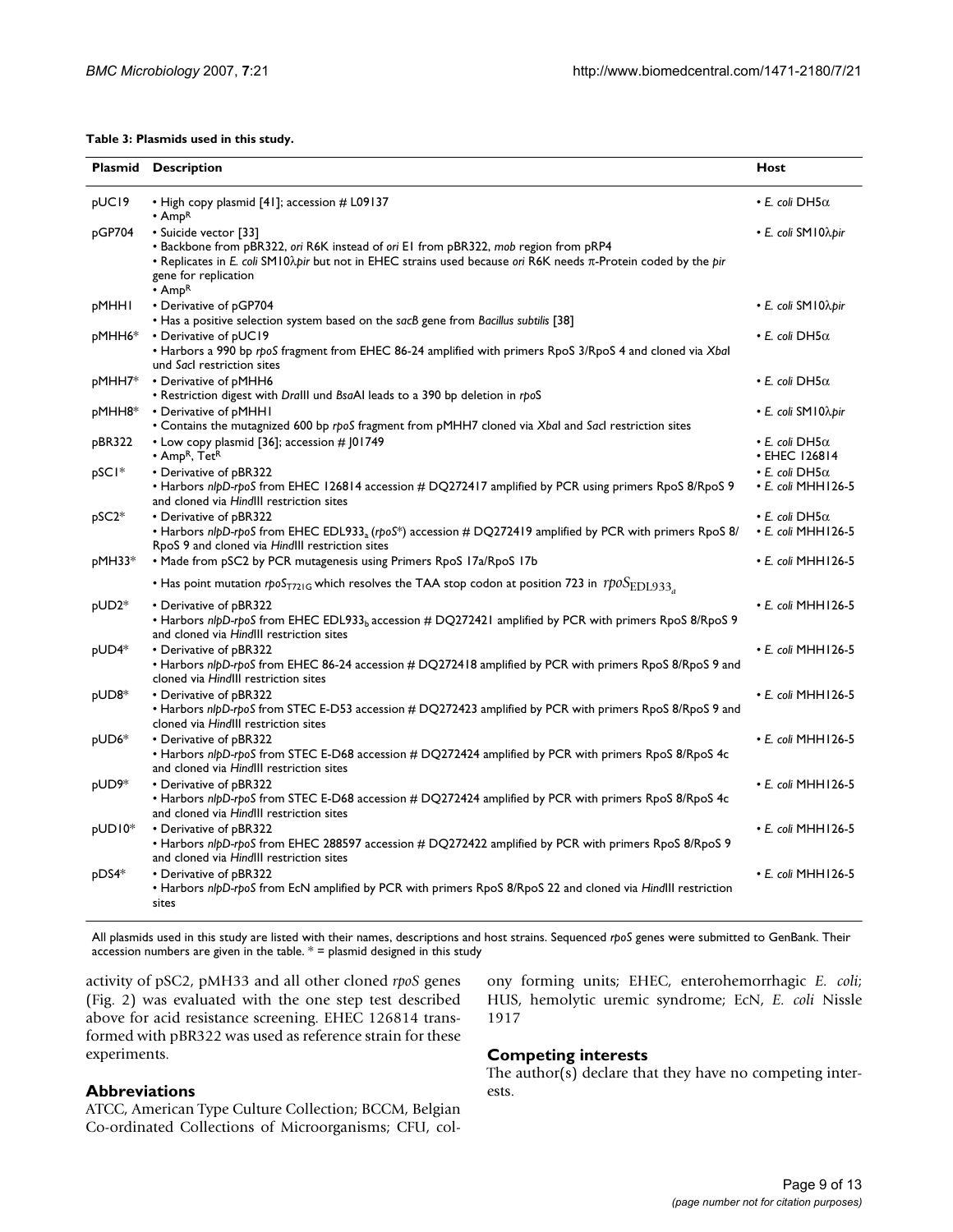

#### **Figure 3**

**Construction of suicide vector pMHH8**. The *rpoS* gene from EHEC 86-24 was amplified by PCR with primers RpoS 3/ RpoS 4 and cloned into pUC19 after restriction digest with enzymes *Xba*I and *Sac*I (pMHH6). A 390 bp sequence was deleted from the insert through restriction digest with enzymes *Dra*III and *Bsa*AI leading to plasmid pMHH7. The mutated *rpoS* gene was then cloned into suicide vector pMHH1 after restriction digest with *Xba*I and *Sac*I. The resulting plasmid was termed pMHH8. It was used in the construction of all *rpoS* deletion mutants described in this study.

#### **Authors' contributions**

SMC carried out all of the experiments described except for functional characterization of additional *rpoS* genes from STEC 288597, E-D53 and E-D68 and EcN, was involved in the interpretation of data, designed figures and tables and wrote the manuscript. MH constructed plasmid pMH33, used it for complementation experiments and participated in the analysis of sequenced *rpoS* genes. DSS sequenced and functionally characterized *rpoS* of EcN. UE screened a collection of STEC strains for acid

resistance and has sequenced and functionally characterized *rpoS* genes from STEC strains 288597, E-D53 and E-D68. SNU has performed preparatory investigations to this study, which were instrumental in designing the subsequent experiments. FG is primary investigator, who conceived the study, helped to interpret the data and critically revised and finished the manuscript. All authors have read and approved the final manuscript.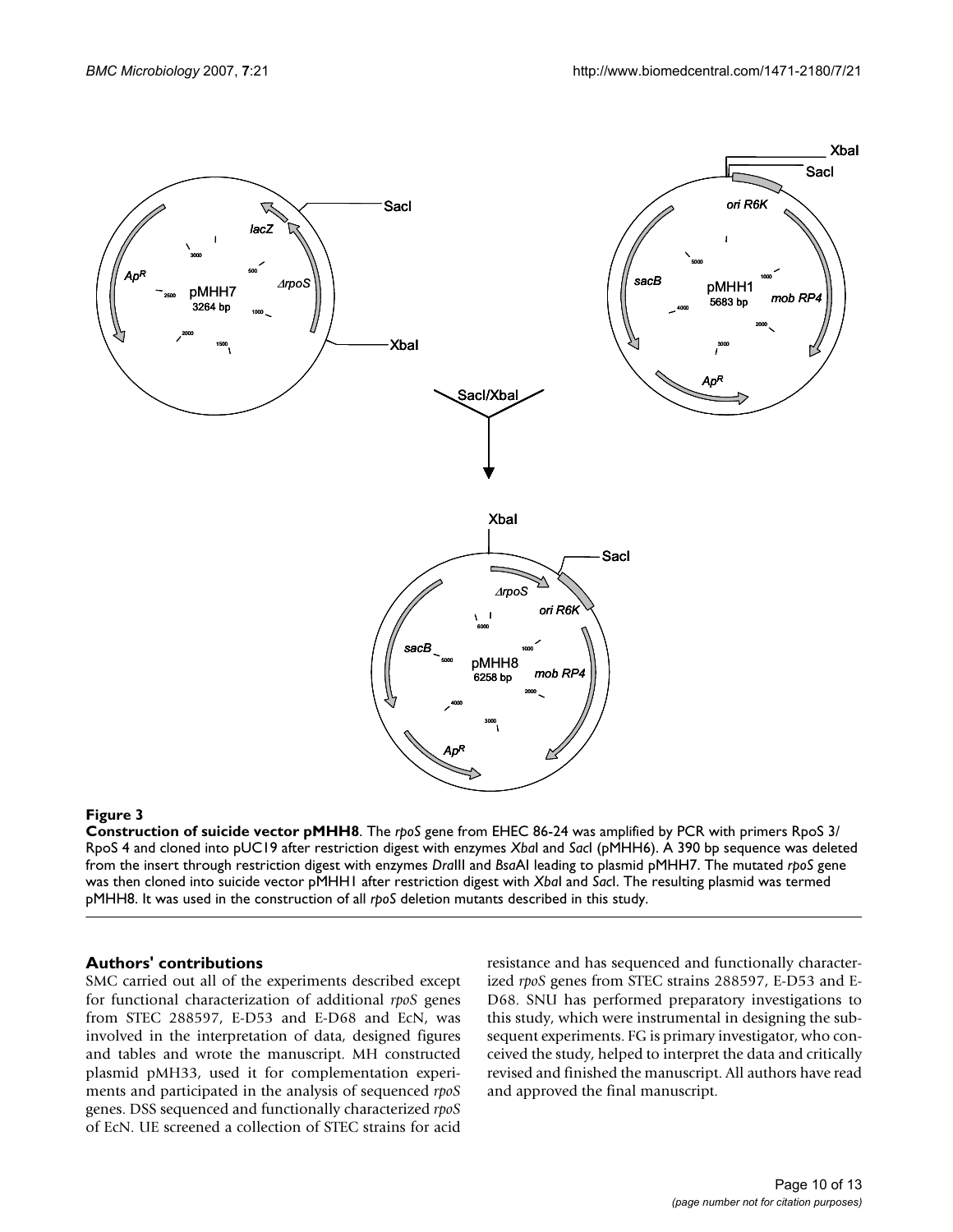

#### **Figure 4**

**Construction of complementation plasmids**. Complementation plasmids pSC1, pSC2, pUD2, pUD4, pUD8, pUD6, pUD9, pUD10 and pDS4 were constructed using low copy vector pBR322 as backbone. Each of them harbors one complete *rpoS gene and the <i>rpoSp promoter* [39] from EHEC/STEC strains 126814 (pSC1), EDL933<sub>a</sub> (pSC2), EDL933<sub>b</sub> (pUD2), 86-24 (pUD4), E-D53 (pUD8) and 288597 (pUD10), amplified by PCR with primers RpoS 8/RpoS 9 containing 5' *Hind*III restriction sites. RpoS 8 and RpoS 4c were taken to synthesize the respective DNA fragment from STEC E-D68 in order to generate the two independent plasmids pUD6 and pUD9. pDS4 contained the cloned *rpoS* gene from EcN, amplified with primers RpoS 8 and RpoS 22. pMH33 was made from pSC2 by PCR mediated site specific mutagenesis, employing the mutation *rpoS*<sub>T721G</sub> to resolve the TAA stop codon in *rpoS*\*. RpoS negative mutant strain *E. coli* MHH126-5 was transformed with each of the complementation vectors by electroporation.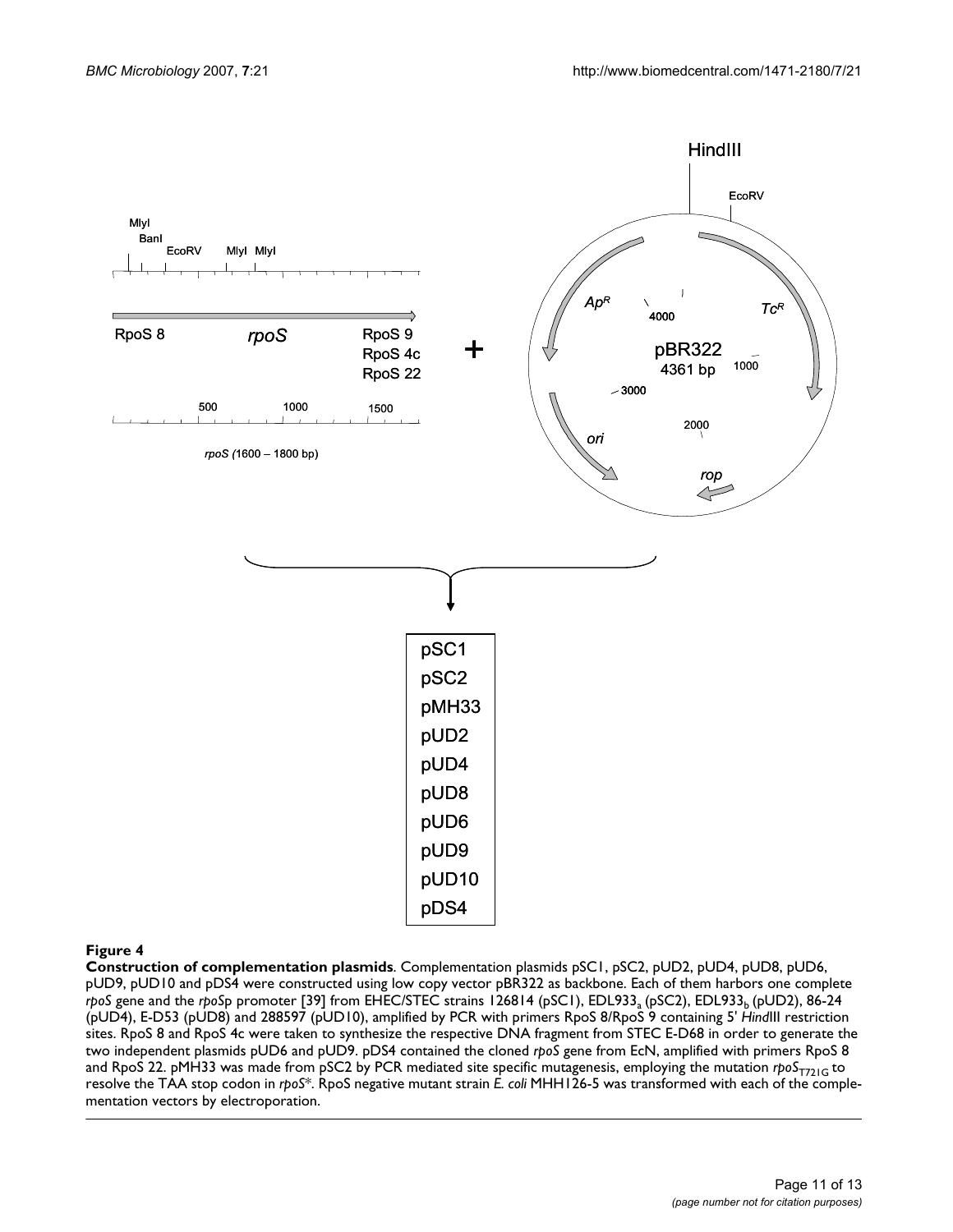### **Additional material**

#### **Additional file 1**

*Genotypical confirmation of* rpoS *mutants by Southern blotting. In this figure genomic DNA is shown digested with either* Xmn*I (A) or* Stu*I (B).*  DNA from wild type strains EHEC EDL933<sub>a</sub> and 126814 is separated in *lanes 1 and 3, DNA from the corresponding mutants* E. coli *MHH933- 5 and* E. coli *MHH126-5 is running in lanes 2 and 4 respectively. The probes were hybridizing with fragments of a calculated size of 1042 bp (wild type) and 652 bp (mutants) after restriction digest with* Xmn*I (A) and 841 bp (wild type) and 451 bp (mutant), when* Stu*I (B) was used. No additional bands appeared. kb = DNA Molecular Weight Marker III, DIG-labelled (Roche Molecular Biochemicals, Mannheim, Germany).* Click here for file

[\[http://www.biomedcentral.com/content/supplementary/1471-](http://www.biomedcentral.com/content/supplementary/1471-2180-7-21-S1.doc) 2180-7-21-S1.doc]

### **Additional file 2**

*Biochemical reaction profiles in the API 20 E test. This table displays the biochemical reactions of EHEC EDL933, EHEC 126814 and their isogenic* rpoS *negative mutants as determined with API 20 E strips.* Click here for file

[\[http://www.biomedcentral.com/content/supplementary/1471-](http://www.biomedcentral.com/content/supplementary/1471-2180-7-21-S2.doc) 2180-7-21-S2.doc]

#### **Additional file 3**

*Multiple alignment of* rpoS *alleles. A multiple nucleotide sequence alignment of all eight* rpoS *alleles functionally characterized and described in detail in this study is provided in BioEdit format. The file can be viewed with the sequence alignment editor BioEdit [34]. The program is available free of charge at [42].*

Click here for file

[\[http://www.biomedcentral.com/content/supplementary/1471-](http://www.biomedcentral.com/content/supplementary/1471-2180-7-21-S3.bio) 2180-7-21-S3.bio]

#### **Acknowledgements**

This work was supported by grants from the Deutsche Forschungsgemeinschaft (SFB 621) to FG.

#### **References**

- 1. Ray PE, Liu XH: **[Pathogenesis of Shiga toxin-induced hemolytic](http://www.ncbi.nlm.nih.gov/entrez/query.fcgi?cmd=Retrieve&db=PubMed&dopt=Abstract&list_uids=11605791) [uremic syndrome.](http://www.ncbi.nlm.nih.gov/entrez/query.fcgi?cmd=Retrieve&db=PubMed&dopt=Abstract&list_uids=11605791)** *Pediatr Nephrol* 2001, **16:**823-839.
- 2. Mead PS, Griffin PM: *Escherichia coli* **[O157:H7.](http://www.ncbi.nlm.nih.gov/entrez/query.fcgi?cmd=Retrieve&db=PubMed&dopt=Abstract&list_uids=9777854)** *Lancet* 1998, **352:**1207-1212.
- 3. Lin J, Lee IS, Frey J, Slonczewski JL, Foster JW: **Comparative analysis of extreme acid survival in** *Salmonella typhimurium***,** *Shigella flexneri***, and** *Escherichia coli***[.](http://www.ncbi.nlm.nih.gov/entrez/query.fcgi?cmd=Retrieve&db=PubMed&dopt=Abstract&list_uids=7608084)** *J Bacteriol* 1995, **177:**4097-4104.
- 4. Foster JW: *Escherichia coli* **[acid resistance: tales of an amateur](http://www.ncbi.nlm.nih.gov/entrez/query.fcgi?cmd=Retrieve&db=PubMed&dopt=Abstract&list_uids=15494746) [acidophile.](http://www.ncbi.nlm.nih.gov/entrez/query.fcgi?cmd=Retrieve&db=PubMed&dopt=Abstract&list_uids=15494746)** *Nat Rev Microbiol* 2004, **2:**898-907.
- 5. Hengge-Aronis R: **Back to log phase: sigma S as a global regulator in the osmotic control of gene expression in** *Escherichia coli***[.](http://www.ncbi.nlm.nih.gov/entrez/query.fcgi?cmd=Retrieve&db=PubMed&dopt=Abstract&list_uids=8885260)** *Mol Microbiol* 1996, **21:**887-893.
- 6. Muffler A, Barth M, Marschall C, Hengge-Aronis R: **Heat shock regulation of sigmaS turnover: a role for DnaK and relationship between stress responses mediated by sigmaS and sigma32 in** *Escherichia coli***[.](http://www.ncbi.nlm.nih.gov/entrez/query.fcgi?cmd=Retrieve&db=PubMed&dopt=Abstract&list_uids=8990297)** *J Bacteriol* 1997, **179:**445-452.
- 7. Lee IS, Lin J, Hall HK, Bearson B, Foster JW: **The stationary-phase sigma factor sigma S (RpoS) is required for a sustained acid tolerance response in virulent** *Salmonella typhimurium***[.](http://www.ncbi.nlm.nih.gov/entrez/query.fcgi?cmd=Retrieve&db=PubMed&dopt=Abstract&list_uids=7476202)** *Mol Microbiol* 1995, **17:**155-167.
- Hersh BM, Farooq FT, Barstad DN, Blankenhorn DL, Slonczewski JL: **A glutamate-dependent acid resistance gene in** *Escherichia coli***[.](http://www.ncbi.nlm.nih.gov/entrez/query.fcgi?cmd=Retrieve&db=PubMed&dopt=Abstract&list_uids=8682809)** *J Bacteriol* 1996, **178:**3978-3981.
- 9. Bhagwat AA, Chan L, Han R, Tan J, Kothary M, Jean-Gilles J, Tall BD: **Characterization of enterohemorrhagic** *Escherichia coli* **[strains based on acid resistance phenotypes.](http://www.ncbi.nlm.nih.gov/entrez/query.fcgi?cmd=Retrieve&db=PubMed&dopt=Abstract&list_uids=16041014)** *Infect Immun* 2005, **73:**4993-5003.
- 10. Ma Z, Gong S, Richard H, Tucker DL, Conway T, Foster JW: **GadE (YhiE) activates glutamate decarboxylase-dependent acid resistance in** *Escherichia coli* **[K-12.](http://www.ncbi.nlm.nih.gov/entrez/query.fcgi?cmd=Retrieve&db=PubMed&dopt=Abstract&list_uids=12940989)** *Mol Microbiol* 2003, **49:**1309-1320.
- 11. Small P, Blankenhorn D, Welty D, Zinser E, Slonczewski JL: **Acid and base resistance in** *Escherichia coli* **and** *Shigella flexneri***: role of** *rpoS* **[and growth pH.](http://www.ncbi.nlm.nih.gov/entrez/query.fcgi?cmd=Retrieve&db=PubMed&dopt=Abstract&list_uids=8132468)** *J Bacteriol* 1994, **176:**1729-1737.
- 12. Waterman SR, Small PL: **Characterization of the acid resistance phenotype and** *rpoS* **alleles of shiga-like toxin-producing** *Escherichia coli***[.](http://www.ncbi.nlm.nih.gov/entrez/query.fcgi?cmd=Retrieve&db=PubMed&dopt=Abstract&list_uids=8698513)** *Infect Immun* 1996, **64:**2808-2811.
- 13. King T, Ishihama A, Kori A, Ferenci T: **A regulatory trade-off as a source of strain variation in the species** *Escherichia coli***[.](http://www.ncbi.nlm.nih.gov/entrez/query.fcgi?cmd=Retrieve&db=PubMed&dopt=Abstract&list_uids=15317765)** *J Bacteriol* 2004, **186:**5614-5620.
- 14. Bhagwat AA, Tan J, Sharma M, Kothary M, Low S, Tall BD, Bhagwat M: **Functional heterogeneity of RpoS in stress tolerance of enterohemorrhagic** *Escherichia coli* **[strains.](http://www.ncbi.nlm.nih.gov/entrez/query.fcgi?cmd=Retrieve&db=PubMed&dopt=Abstract&list_uids=16820496)** *Appl Environ Microbiol* 2006, **72:**4978-4986.
- Perna NT, Plunkett G III, Burland V, Mau B, Glasner JD, Rose DJ, Mayhew GF, Evans PS, Gregor J, Kirkpatrick HA, Posfai G, Hackett J, Klink S, Boutin A, Shao Y, Miller L, Grotbeck EJ, Davis NW, Lim A, Dimalanta ET, Potamousis KD, Apodaca J, Anantharaman TS, Lin J, Yen G, Schwartz DC, Welch RA, Blattner FR: **Genome sequence of enterohaemorrhagic** *Escherichia coli* **[O157:H7.](http://www.ncbi.nlm.nih.gov/entrez/query.fcgi?cmd=Retrieve&db=PubMed&dopt=Abstract&list_uids=11206551)** *Nature* 2001, **409:**529-533.
- 16. Gunzer F, Hennig-Pauka I, Waldmann KH, Sandhoff R, Gröne HJ, Kreipe HH, Matussek A, Mengel M: **Gnotobiotic piglets develop thrombotic microangiopathy after oral infection with enterohemorrhagic** *Escherichia coli***[.](http://www.ncbi.nlm.nih.gov/entrez/query.fcgi?cmd=Retrieve&db=PubMed&dopt=Abstract&list_uids=12219778)** *Am J Clin Pathol* 2002, **118:**364-375.
- 17. Bellin T, Pulz M, Matussek A, Hempen HG, Gunzer F: **Rapid detection of enterohemorrhagic** *Escherichia coli* **[by real-time PCR](http://www.ncbi.nlm.nih.gov/entrez/query.fcgi?cmd=Retrieve&db=PubMed&dopt=Abstract&list_uids=11136804) [with fluorescent hybridization probes.](http://www.ncbi.nlm.nih.gov/entrez/query.fcgi?cmd=Retrieve&db=PubMed&dopt=Abstract&list_uids=11136804)** *J Clin Microbiol* 2001, **39:**370-374.
- 18. Lange R, Hengge-Aronis R: **Identification of a central regulator of stationary-phase gene expression in** *Escherichia coli***[.](http://www.ncbi.nlm.nih.gov/entrez/query.fcgi?cmd=Retrieve&db=PubMed&dopt=Abstract&list_uids=1849609)** *Mol Microbiol* 1991, **5:**49-59.
- 19. Franke S, Harmsen D, Caprioli A, Pierard D, Wieler LH, Karch H: **Clonal relatedness of Shiga-like toxin-producing** *Escherichia coli* **[O101 strains of human and porcine origin.](http://www.ncbi.nlm.nih.gov/entrez/query.fcgi?cmd=Retrieve&db=PubMed&dopt=Abstract&list_uids=8586696)** *J Clin Microbiol* 1995, **33:**3174-3178.
- <span id="page-11-0"></span>20. Caprioli A, Nigrelli A, Gatti R, Zavanella M, Blando AM, Minelli F, Donelli G: **Characterisation of verocytotoxin-producing** *Escherichia coli* **[isolated from pigs and cattle in northern Italy.](http://www.ncbi.nlm.nih.gov/entrez/query.fcgi?cmd=Retrieve&db=PubMed&dopt=Abstract&list_uids=8236671)** *Vet Rec* 1993, **133:**323-324.
- 21. Nissle A: **Die antagonistische Behandlung chronischer Darmstörungen mit Colibakterien.** *Med Klin* 1918, **2:**29-30.
- 22. Rembacken BJ, Snelling AM, Hawkey PM, Chalmers DM, Axon AT: **Non-pathogenic** *Escherichia coli* **[versus mesalazine for the](http://www.ncbi.nlm.nih.gov/entrez/query.fcgi?cmd=Retrieve&db=PubMed&dopt=Abstract&list_uids=10466665) [treatment of ulcerative colitis: a randomised trial.](http://www.ncbi.nlm.nih.gov/entrez/query.fcgi?cmd=Retrieve&db=PubMed&dopt=Abstract&list_uids=10466665)** *Lancet* 1999, **354:**635-639.
- 23. Kruis W, Fric P, Pokrotnieks J, Lukas M, Fixa B, Kascak M, Kamm MA, Weismueller J, Beglinger C, Stolte M, Wolff C, Schulze J: **Maintaining remission of ulcerative colitis with the probiotic** *Escherichia coli* **[Nissle 1917 is as effective as with standard](http://www.ncbi.nlm.nih.gov/entrez/query.fcgi?cmd=Retrieve&db=PubMed&dopt=Abstract&list_uids=15479682) [mesalazine.](http://www.ncbi.nlm.nih.gov/entrez/query.fcgi?cmd=Retrieve&db=PubMed&dopt=Abstract&list_uids=15479682)** *Gut* 2004, **53:**1617-1623.
- 24. Hengge-Aronis R: **[Signal transduction and regulatory mecha](http://www.ncbi.nlm.nih.gov/entrez/query.fcgi?cmd=Retrieve&db=PubMed&dopt=Abstract&list_uids=12208995)[nisms involved in control of the sigma\(S\) \(RpoS\) subunit of](http://www.ncbi.nlm.nih.gov/entrez/query.fcgi?cmd=Retrieve&db=PubMed&dopt=Abstract&list_uids=12208995) [RNA polymerase.](http://www.ncbi.nlm.nih.gov/entrez/query.fcgi?cmd=Retrieve&db=PubMed&dopt=Abstract&list_uids=12208995)** *Microbiol Mol Biol Rev* 2002, **66:**373-395.
- 25. Atlung T, Nielsen HV, Hansen FG: **Characterisation of the allelic variation in the** *rpoS* **gene in thirteen K12 and six other nonpathogenic** *Escherichia coli* **[strains.](http://www.ncbi.nlm.nih.gov/entrez/query.fcgi?cmd=Retrieve&db=PubMed&dopt=Abstract&list_uids=11810263)** *Mol Genet Genomics* 2002, **266:**873-881.
- 26. Ferenci T: What is driving the acquisition of *mutS* and *rpoS* polymorphisms in *Escherichia coli?* Trends *Microbiol* 2003, **polymorphisms in** *Escherichia coli***[?](http://www.ncbi.nlm.nih.gov/entrez/query.fcgi?cmd=Retrieve&db=PubMed&dopt=Abstract&list_uids=14557028)** *Trends Microbiol* 2003, **11:**457-461.
- 27. Weber H, Polen T, Heuveling J, Wendisch VF, Hengge R: **Genomewide analysis of the general stress response network in** *Escherichia coli***[: sigmaS-dependent genes, promoters, and](http://www.ncbi.nlm.nih.gov/entrez/query.fcgi?cmd=Retrieve&db=PubMed&dopt=Abstract&list_uids=15716429) [sigma factor selectivity.](http://www.ncbi.nlm.nih.gov/entrez/query.fcgi?cmd=Retrieve&db=PubMed&dopt=Abstract&list_uids=15716429)** *J Bacteriol* 2005, **187:**1591-1603.
- 28. Price SB, Cheng CM, Kaspar CW, Wright JC, DeGraves FJ, Penfound TA, Castanie-Cornet MP, Foster JW: **Role of** *rpoS* **in acid resist-**